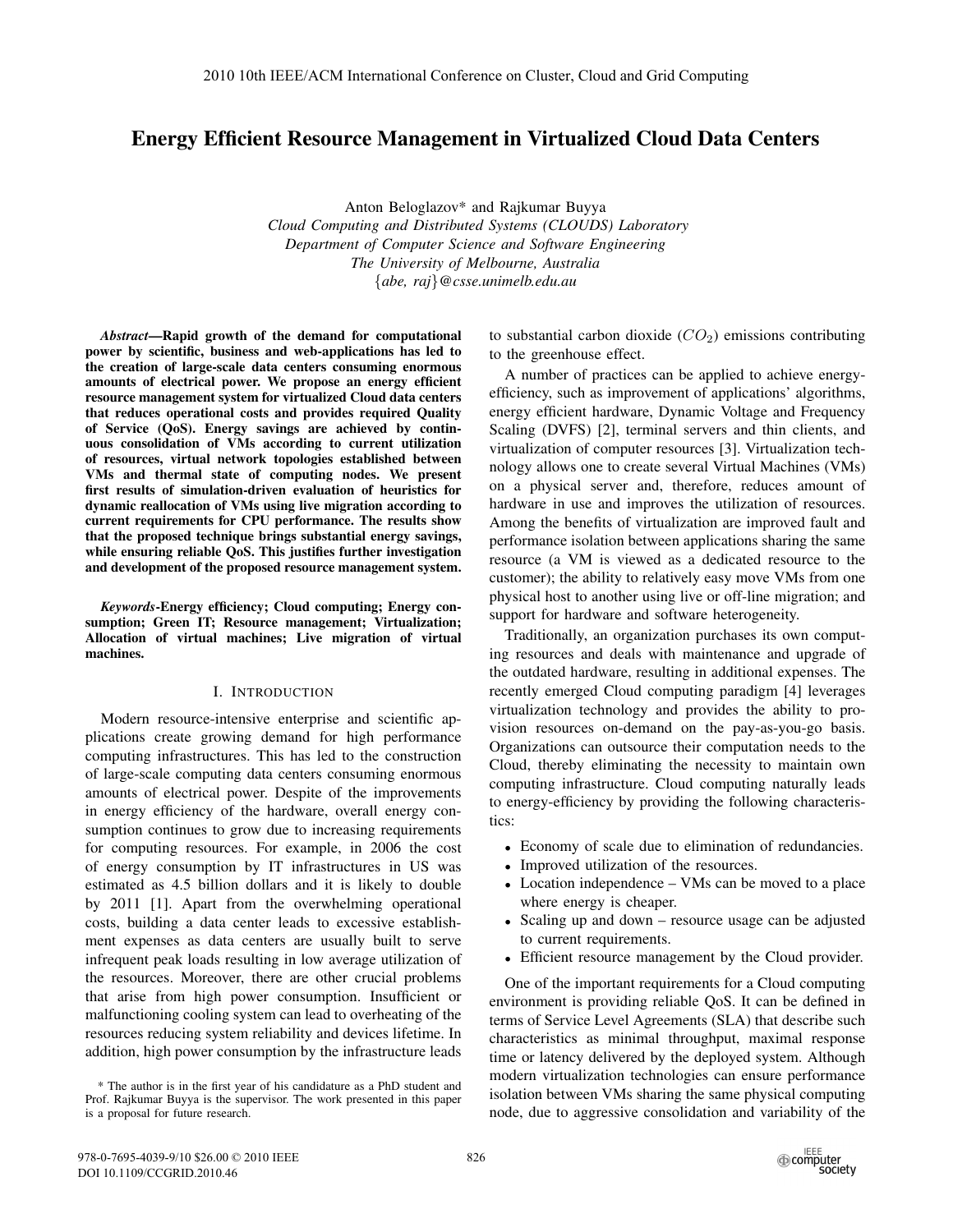workload some VMs may not get the required amount of resource when requested. This leads to performance loss in terms of increased response time, time outs or failures in the worst case. Therefore, Cloud providers have to deal with energy-performance trade-off – minimization of energy consumption, while meeting QoS requirements.

#### *A. Research scope*

The focus of this work is on energy-efficient resource management strategies that can be applied on a virtualized data center by a Cloud provider (e.g. Amazon EC2). The main instrument that we leverage is live migration of VMs. The ability to migrate VMs between physical hosts with low overhead gives flexibility to a resource provider as VMs can be dynamically reallocated according to current resource requirements and the allocation policy. Idle physical nodes can be switched off to minimize energy consumption.

In this paper we present a decentralized architecture of the resource management system for Cloud data centers and propose the development of the following policies for continuous optimization of VM placement:

- Optimization over multiple system resources at each time frame VMs are reallocated according to current CPU, RAM and network bandwidth utilization.
- Network optimization optimization of virtual network topologies created by intercommunicating VMs. Network communication between VMs should be observed and considered in reallocation decisions in order to reduce data transfer overhead and network devices load.
- Thermal optimization current temperature of physical nodes is considered in reallocation decisions. The aim is to avoid "hot spots" by reducing workload of the overheated nodes and thus decrease error-proneness and cooling system load.

## *B. Research challenges*

The key challenges that have to be addressed are:

- 1) How to optimally solve the trade-off between energy savings and delivered performance?
- 2) How to determine when, which VMs, and where to migrate in order to minimize energy consumption by the system, while minimizing migration overhead and ensuring SLA?
- 3) How to develop efficient decentralized and scalable algorithms for resource allocation?
- 4) How to develop comprehensive solution by combining several allocation policies with different objectives?

The remainder of the paper is organized as follows. In the next section we discuss related work followed by the proposed system architecture in Section III. In Sections IV and V we present the allocation policies and evaluation of the heuristics followed by conclusion and future work.

### II. RELATED WORK

Early work in energy aware resource management is devoted to mobile devices with the objective of improving battery lifetime [5], [6]. Later on, the context has been shifted to data centers [7], [8] and virtual computing environments such as Clouds. Nathuji and Schwan [9] have proposed an architecture of energy management system for virtualized data centers where resource management is divided into local and global policies. On the local level, the system leverages guest operating system's power management strategies. Consolidation of VMs is handled by global policies applying live migration to reallocate VMs. However, the global policies are not discussed in detail considering QoS requirements. In contrast, our work focuses on global VM allocation policies considering strict SLA.

Kusic et al. [10] have stated the problem of continuous consolidation as a sequential optimization and addressed it using Limited Lookahead Control (LLC). The proposed model requires simulation-based learning for the applicationspecific adjustments. Due to complexity of the model the optimization controller's execution time reaches 30 minutes even for a small number of nodes (e.g. 15), that is not suitable for large-scale real-world systems. On the contrary, our approach is heuristic-based allowing the achievement of reasonable performance even for large-scale as shown in our experimental studies.

Srikantaiah et al. [11] have studied the problem of requests scheduling for multi-tiered web-applications in virtualized heterogeneous systems in order to minimize energy consumption, while meeting performance requirements. To handle the optimization over multiple resources, the authors have proposed a heuristic for multidimensional bin packing problem as an algorithm for workload consolidation. However, the proposed approach is workload type and application dependent, whereas our algorithms are independent of the workload type and thus are suitable for a generic Cloud environment.

Song et al. [12] have proposed resource allocation to applications according to their priorities in multi-application virtualized cluster. The approach requires machine-learning to obtain utility functions for the applications and defined application priorities. Unlike our work, it does not apply migration of VMs to optimize allocation continuously (the allocation is static).

Cardosa et al. [13] have explored the problem of powerefficient allocation of VMs in virtualized heterogeneous computing environments. They have leveraged "min", "max" and "shares" parameters of VMM that represent minimum, maximum and proportion of CPU allocated to VMs sharing the same resource. The approach suits only enterprise environments or private Clouds as it does not support strict SLA and requires knowledge of applications priorities to define shares parameter.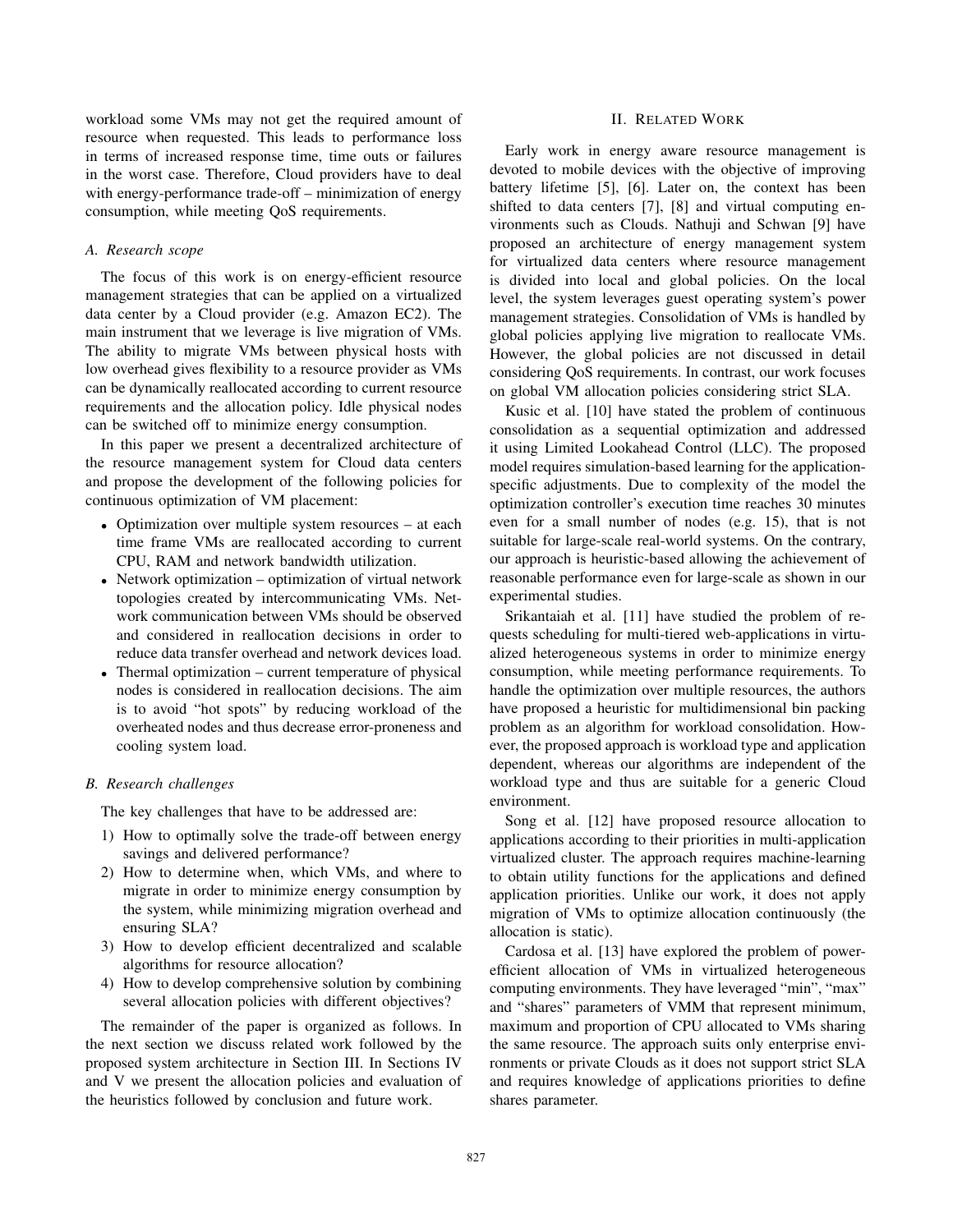Verma et al. [14] have formulated the problem of dynamic placement of applications in virtualized heterogeneous systems as continuous optimization: at each time frame the placement of VMs is optimized to minimize power consumption and maximize performance. The authors have applied a heuristic for bin packing problem with variable bin sizes and costs. The authors have introduced the notion of cost of VM live migration, but the information about the cost calculation is not provided. The proposed algorithms, on the contrary to our approach, do not handle strict SLA requirements: SLA can be violated due to variability of the workload.

In contrast to the discussed studies, we propose efficient heuristics for dynamic adaption of allocation of VMs in runtime applying live migration according to current utilization of resources and thus minimizing energy consumption. The proposed approach can effectively handle strict QoS requirements, heterogeneous infrastructure and heterogeneous VMs. The algorithms do not depend on a particular type of workload and do not require any knowledge about applications executing on VMs.

Calheiros et al. [15] have investigated the problem of mapping VMs on physical nodes optimizing network communication between VMs, however, the problem has not been explored in the context of energy consumption minimization. Recently, a number of research works have been done on thermal efficient resource management in data centers [16], [17]. The studies show that software-driven thermal management and temperature aware workload placement bring additional energy savings. However, the problem of thermal management in the context of virtualized data centers has not been investigated. Moreover, to the best of out knowledge there are no studies on a comprehensive approach that combines optimization of VM placement according to current utilization of the resources with network and thermal optimization for virtualized data centers. Therefore, the exploration of such approach is timely and crucial, especially considering rapid development of Cloud computing environments.

### III. SYSTEM ARCHITECTURE

In this work the underlying infrastructure is represented by a large-scale Cloud data center comprising  $n$  heterogeneous physical nodes. Each node has a CPU, which can be multicore, with performance defined in Millions Instructions Per Second (MIPS). Besides that, a node is characterized by the amount of RAM and network bandwidth. Users submit requests for provisioning of  $m$  heterogeneous VMs with resource requirements defined in MIPS, amount of RAM and network bandwidth. SLA violation occurs when a VM cannot get the requested amount of resource, which may happen due to VM consolidation.

The software system architecture is tiered comprising a dispatcher, global and local managers. The local managers reside on each physical node as a part of a Virtual Machine Monitor (VMM). They are responsible for observing current utilization of the node's resources and its thermal state. The local managers choose VMs that have to be migrated to another node in the following cases:

- The utilization of some resource is close to 100% that creates a risk of SLA violation.
- The utilization of resources is low, therefore, all the VMs should be reallocated to another node and the idle node should be turned off.
- A VM has intensive network communication with another VM allocated to a different physical host.
- The temperature exceeds some limit and VMs have to be migrated in order to reduce load on the cooling system and allow the node to cool down naturally.

The local managers send to the global managers the information about the utilization of resources and VMs chosen to migrate. Besides that, they issue commands for VM resizing, application of DVFS and turning on / off idle nodes. Each global manager is attached to a set of nodes and processes data obtained from their local managers. The global managers continuously apply distributed version of a heuristic for semi-online multidimensional bin-packing, where bins represent physical nodes and items are VMs that have to be allocated. The decentralization removes a Single Point of Failure (SPF) and improves scalability. Each dimension of an item represents the utilization of a particular resource. After obtaining allocation decision, the global managers issue commands for live migration of VMs.

As shown in Figure 1, the system operation consists of the following steps:

- 1) New requests for VM provisioning. Users submit requests for provisioning of VMs.
- 2) Dispatching requests for VM provisioning. The dispatcher distributes requests among global managers.
- 3) Intercommunication between global managers. The global managers exchange information about utilization of resources and VMs that have to be allocated.
- 4) Data about utilization of resources and VMs chosen to migrate. The local managers propagate information about resource utilization and VMs chosen to migrate to the global managers.
- 5) Migration commands. The global managers issue VM migration commands in order to optimize current allocation.
- 6) Commands for VM resizing and adjusting of power states. The local managers monitor their host nodes and issue commands for VM resizing and changes in power states of nodes.
- 7) VM resizing, scheduling and migration actions. According to the received commands, VMM performs actual resizing and migration of VMs as well as resource scheduling.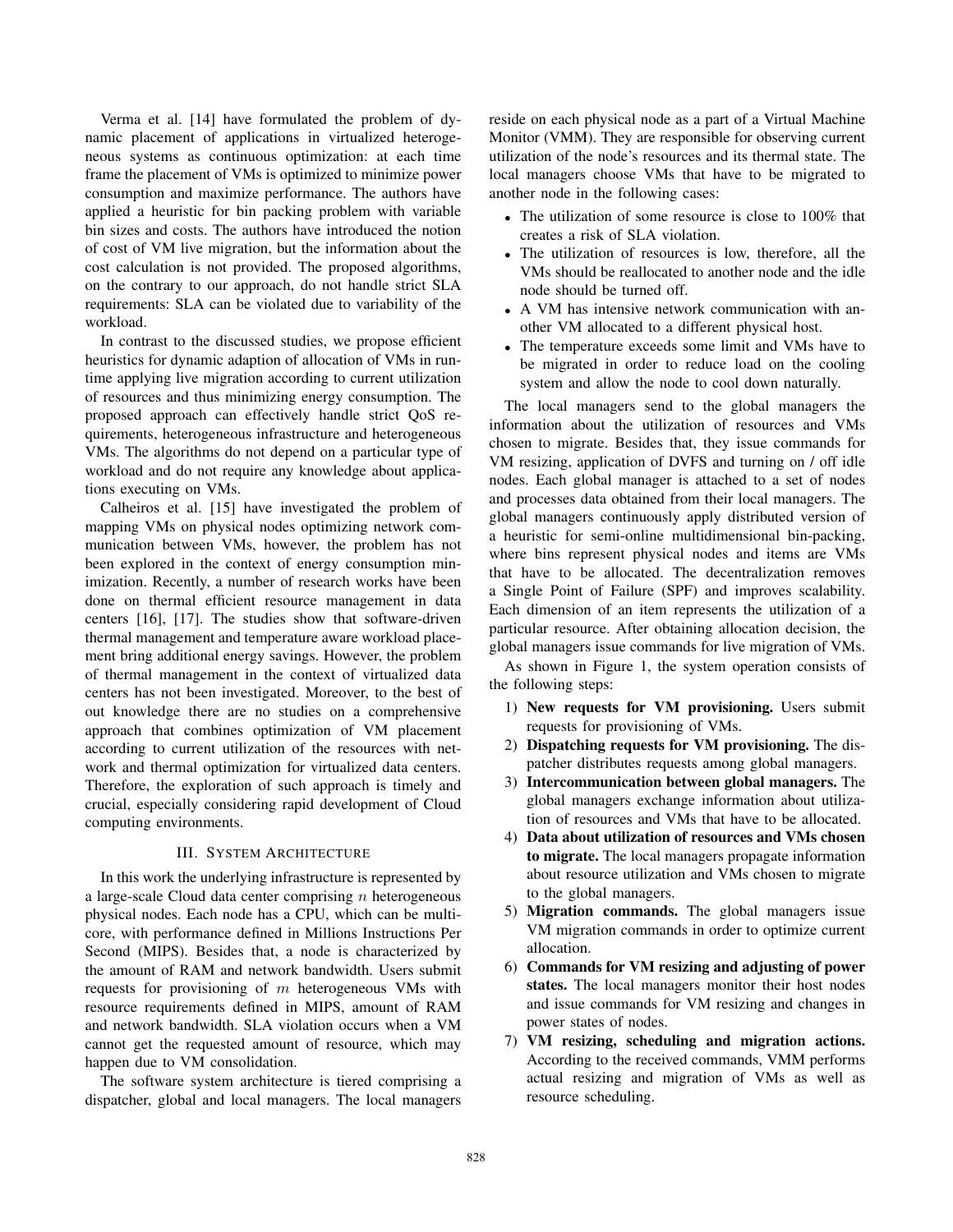

Figure 1. The system architecture

### IV. ALLOCATION POLICIES

We propose three stages of VM placement optimization: reallocation according to current utilization of multiple system resources, optimization of virtual network topologies established between VMs and VM reallocation considering thermal state of the resources. Each of these stages is planned to be investigated separately and then combined in an overall solution. The developed algorithms have to meet the following requirements:

- Decentralization and parallelism to eliminate SPF and provide scalability.
- High performance the system has to be able to quickly respond to changes in the workload.
- Guaranteed QoS the algorithms have to provide reliable QoS by meeting SLA.
- Independence of the workload type the algorithms have to be able to perform efficiently in mixedapplication environments.

The VM reallocation problem can be divided in two: selection of VMs to migrate and determining new placement of these VMs on physical hosts. The first part has to be considered separately for each optimization stage. The second part is solved by application of a heuristic for semionline multidimensional bin-packing problem.

At the first optimization stage, the utilization of resources is monitored and VMs are reallocated to minimize the number of physical nodes in use and thus minimize energy consumption by the system. However, aggressive consolidation of VMs may lead to violation of performance requirements. We have proposed several heuristics for selection of VMs to migrate and investigated the trade-off between performance and energy savings. To simplify the problem for the first step we considered only utilization of CPU. The main idea of the policies is to set upper and lower utilization thresholds and keep total utilization of CPU created by VMs sharing the same node between these thresholds. If the utilization exceeds the upper thresholds, some VMs have to be migrated from the node to reduce the risk of SLA violation. If the utilization goes bellow the lower thresholds, all VMs have to be migrated and the node has to be switched off to save the energy consumed be the idle node. Another problem is to determine particular values of the utilization thresholds. The results of the proposed algorithms evaluation are presented in Section V.

Due to continuous reallocation, some intensively communicating VMs can be placed inefficiently leading to excessive load on the network facilities. Therefore, it is crucial to consider network communication behavior of VMs in reallocation decisions. The aim of the second proposed optimization stage is to place communicating VMs in a way minimizing the overhead of data transfer over network.

A cooling system of a data center consumes a significant amount of energy, therefore, the third proposed optimization stage is aimed at optimization of cooling system operation. Due to consolidation, some computing nodes experience high load leading to overheating and thus require extensive cooling. Monitoring of the nodes' thermal state using sensors gives an opportunity to recognize overheating and reallocate workload from the overheated node to allow the natural cooling. The network and temperature optimizations are subjects for the ongoing research work.

#### V. EVALUATION

As the proposed system is targeted on a large-scale Cloud data center, it is necessary to conduct large-scale experiments to evaluate the algorithms. However, it is difficult to run large-scale experiments on a real-world infrastructure, especially when the experiments have to be repeated for different policies with the same conditions [18]. Therefore, simulation has been chosen as a way to evaluate the proposed heuristics. We have chosen CloudSim toolkit [18] as a simulation framework, as it is built for simulation of Cloud computing environments. In comparison to alternative simulation toolkits (e.g. SimGrid, GangSim), CloudSim supports modeling of on-demand virtualization enabled resource and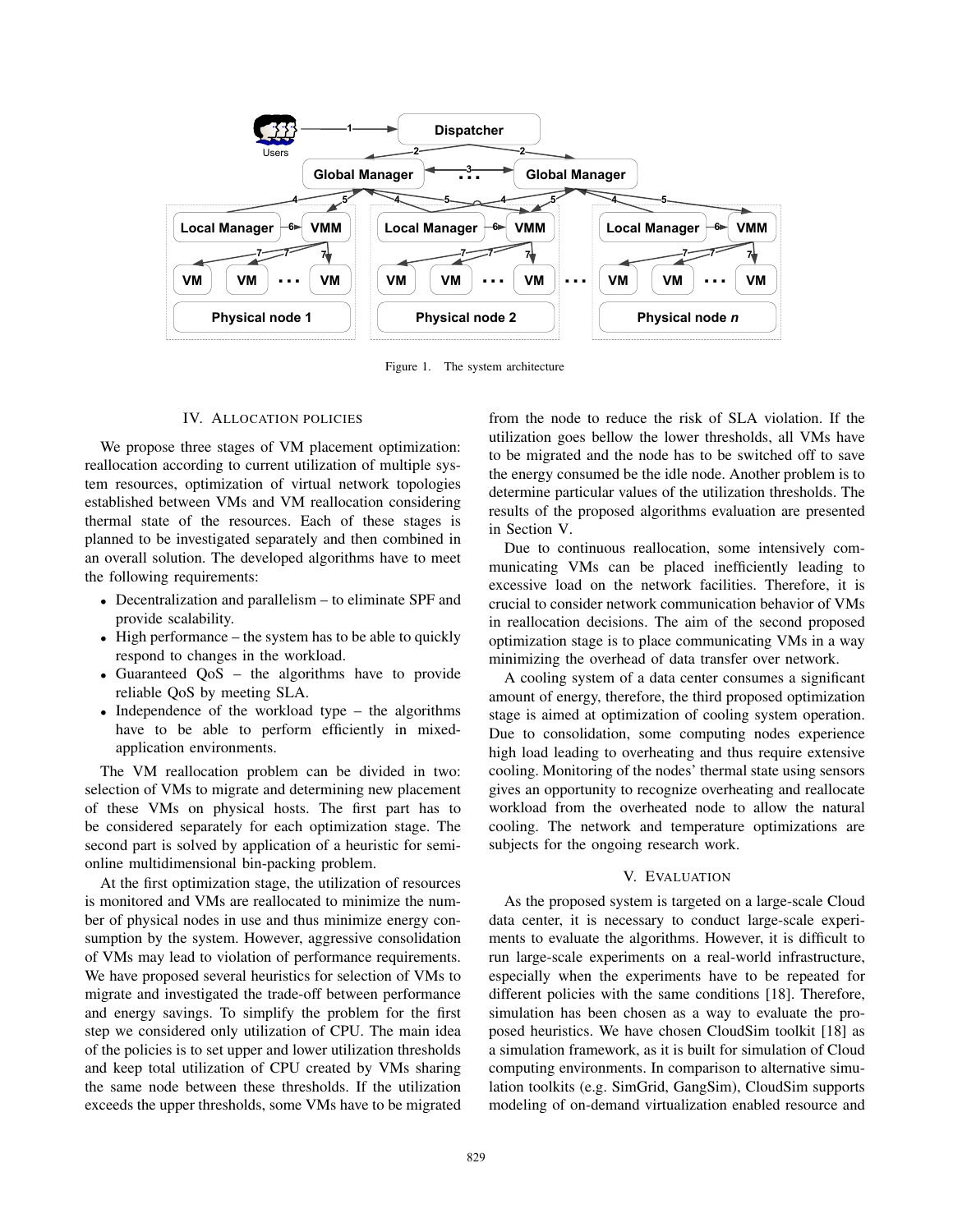application management. We have extended the framework in order to enable energy aware simulations as the core framework does not provide this capability. In addition, we have incorporated the abilities to account SLA violations and to simulate dynamic workloads that correspond to webapplications and online services.

The simulated data center consists of 100 heterogeneous physical nodes. Each node is modeled to have one CPU core with performance equivalent to 1000, 2000 or 3000 MIPS, 8 Gb of RAM and 1 TB of storage. Users submit requests for provisioning of 290 heterogeneous VMs that fill the full capacity of the data center. For the borderline policies we simulated a Non Power Aware policy (NPA) and DVFS that adjusts the voltage and frequency of CPU according to current utilization. We simulated a Single Threshold policy (ST) and two-threshold policy aimed at Minimization of Migrations (MM). Besides that, the policies have been evaluated with different values of the thresholds.

Table I SIMULATION RESULTS

| <b>Policy</b> | <b>Energy</b> | <b>SLA</b> | Migr.   | Avg. SLA |
|---------------|---------------|------------|---------|----------|
| NPA           | 9.15 KWh      |            |         |          |
| <b>DVFS</b>   | 4.40 KWh      |            |         |          |
| ST 50%        | 2.03 KWh      | 5.41%      | 35 226  | 81%      |
| ST 60%        | 1.50 KWh      | $9.04\%$   | 34 231  | 89%      |
| MM 30-70%     | 1.48 KWh      | $1.11\%$   | 3 3 5 9 | 56%      |
| MM 40-80%     | 1.27 KWh      | 2.75%      | 3 241   | 65%      |
| MM 50-90%     | 1.14 KWh      | 6.69%      | 3 1 2 0 | 76%      |

The simulation results are presented in Table I. The results show that dynamic reallocation of VMs according to current utilization of CPU can bring higher energy savings comparing to static allocation policies. MM policy allows to achieve the best energy savings: by 83%, 66% and 23% less energy consumption relatively to NPA, DVFS and ST policies respectively with thresholds 30-70% and ensuring percentage of SLA violations of 1.1%; and by 87%, 74% and 43% with thresholds 50-90% and 6.7% of SLA violations. MM policy leads to more than 10 times fewer VM migrations than ST. The results show the flexibility of the algorithm, as the thresholds can be adjusted according to SLA requirements. Strict SLA (1.11%) allow achievement of the energy consumption of 1.48 KWh. However, if SLA are relaxed (6.69%), the energy consumption is further reduced to 1.14 KWh.

# VI. CONCLUSION AND FUTURE WORK

In this paper have presented a decentralized architecture of the energy aware resource management system for Cloud data centers. We have defined the problem of minimizing the energy consumption while meeting QoS requirements and stated the requirements for VM allocation policies. Moreover, we have proposed three stages of continuous optimization of VM placement and presented heuristics for a simplified version of the first stage. The heuristics have been evaluated by simulation using the extended CloudSim toolkit. One of the heuristics leads to significant reduction of the energy consumption by a Cloud data center – by 83% in comparison to a non power aware system and by 66% in comparison to a system that applies only DVFS technique but does not adapt allocation of VMs in run-time. Moreover, MM policy enables flexible adjustment of SLA by setting appropriate values of the utilization thresholds: SLA can be relaxed leading to further improvement of energy consumption. The policy supports heterogeneity of both the hardware and VMs and does not require any knowledge about particular applications running on the VMs. The policy is independent of the workload type.

Table II FUTURE RESEARCH WORK AND TIMELINE

| <b>Timeline</b>     | <b>Work description</b>                                                                                           |
|---------------------|-------------------------------------------------------------------------------------------------------------------|
| $01/2010 - 03/2010$ | Completion of the algorithms for the opti-<br>mization over multiple resources.                                   |
| $04/2010 - 09/2010$ | Development of the algorithms and a proto-<br>type for the network optimization.                                  |
| 10/2010 - 03/2011   | Development of the algorithms and a proto-<br>type for the temperature optimization.                              |
| $04/2011 - 02/2012$ | Overall solution and a real implementation<br>of the system as a module of a VMM, and<br>experimental evaluation. |

We propose a plan for the future research work that consists of several steps presented in Table II. Once the algorithms for all of the proposed optimization stages are developed, they will be combined in an overall solution and implemented as a part of a real-world Cloud platform, such as Aneka<sup>1</sup>.

The obtained results show that dynamic consolidation of VMs brings substantial energy savings while providing required QoS. Besides the significant reduction of operational costs, the project is socially valuable as it decreases carbon dioxide footprints and overall energy consumption by modern IT infrastructures.

#### **REFERENCES**

- [1] R. Brown *et al.*, "Report to congress on server and data center energy efficiency: Public law 109-431," *Lawrence Berkeley National Laboratory*, 2008.
- [2] G. Semeraro, G. Magklis, R. Balasubramonian, D. H. Albonesi, S. Dwarkadas, and M. L. Scott, "Energy-efficient processor design using multiple clock domains with dynamic voltage and frequency scaling," in *Proceedings of the 8th International Symposium on High-Performance Computer Architecture*, 2002, pp. 29–42.

 $<sup>1</sup>$ Aneka is a market-oriented Cloud development and management plat-</sup> form with rapid application development and workload distribution capabilities (http://www.manjrasoft.com/).